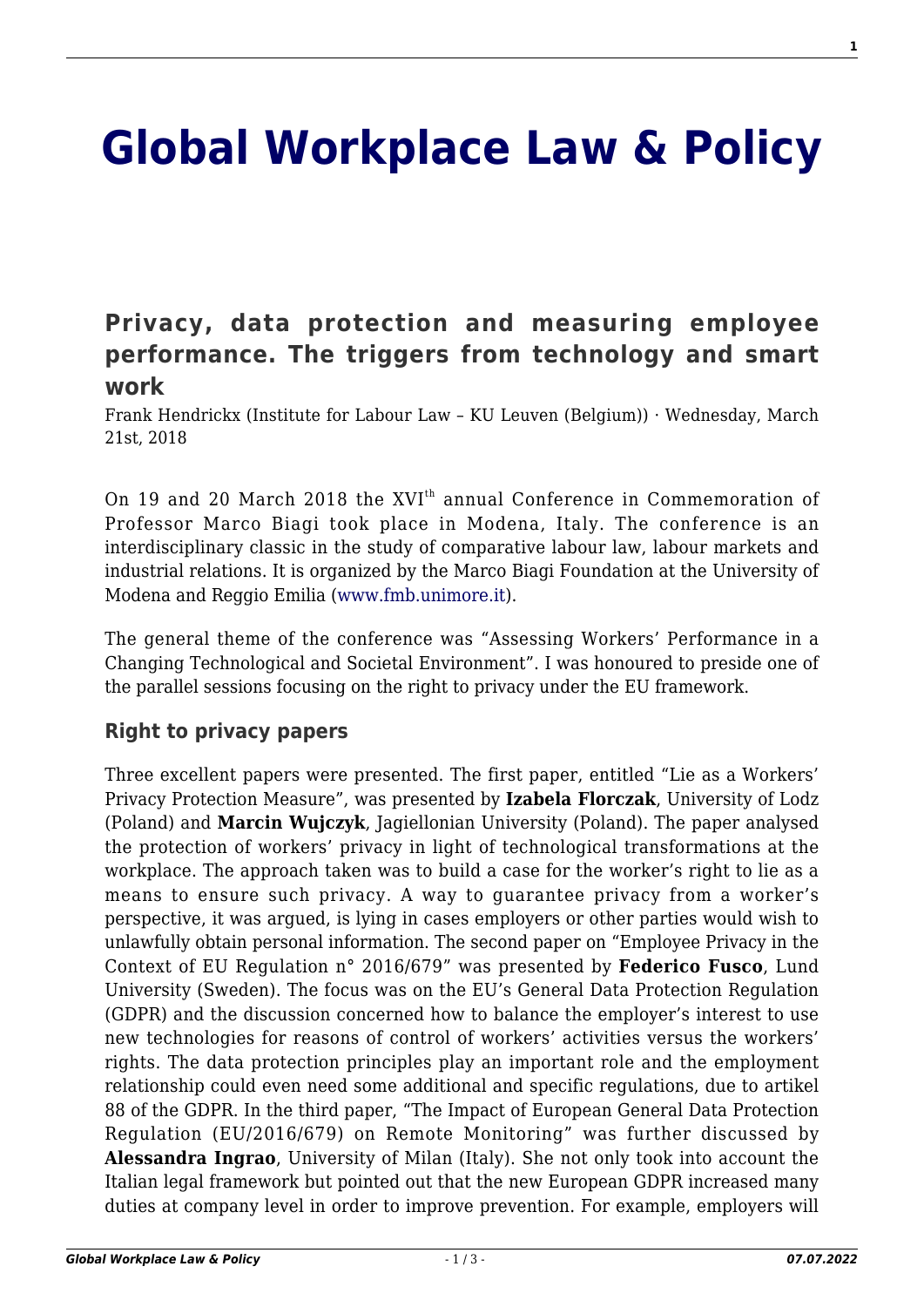need to ensure that they have a sufficient and understandable policies in monitoring and have to undertake a data protection impact assessment in which invasive monitoring technology has to be considered.

## **Trends and debates**

The sessions triggered an interesting debate among the participants and panelists. Reflecting further on this, a couple of interesting trends could be mentioned.

First of all, the privacy notion has developed strongly over time. In Europe, the right to privacy has evolved into a broad concept, including the private and intimate sphere, but also covering professional relationships and what is defined in the case law of the Strasbourg Human Rights Court as the 'private social life'. This broad perspective implies that employees have privacy protection in and during the development of work relationships. It allows autonomy and dignity to be included in the protection. The European 'answer' to the workplace privacy issue, therefore allows quite broad protection and guarantees for worker privacy expectations and this from a human rights perspective.

Second, the fact that the privacy concept is expanding so broadly, has been seen as a positive thing. It allows the legal system to adapt to new circumstances. Furthermore, two relevant developments in the employment context can be seen to confirm that. They are both triggered by technology: first, information cannot be easily stopped and, second, work and life are increasingly mutually interfering.

Information and disclosure of information cannot be easily put to a halt. Considering technological evolutions, personal data and information relating to behaviour, someone's whereabouts, performance, become quite easily traceable and available. New tracking tools, GPS, screen-shotting, key-logging, and so on, are on the rise in employment relations. Therefore, keeping information away from others, appears more and more difficult and the discussion seems to subsequently shift towards principles governing the processing of information, with principles such as transparency and fairness. Regulation through data protection law seems to be one of the important legal responses. Another development comes from the work-life debate. The division between work and private life seems to become increasingly blurred and difficult to separate. Not only has work, including its meaning changed over time, it has become part of our larger life sphere Work is becoming an aspect of selfdevelopment and even our right to private life itself. Off-duty life is often taking place on-line. Employers become thus much more aware of what their employees do in their free time. Furthermore, the impact of what employees undertake in their own private time *online* may have much more impact on the employment relationship compared to the past, precisely due to the specific context of this environment.

A final remark concerns the quesion what this tells us about performance measuring, the central theme of the Marco Biagi conference. It should be noted that privacy discussions remain centralised within the context of employment law. National legal tradition in coping with managerial prerogatives forms part of the legal exercise, even while sharing common values about the right to privacy. Additionally, developments in reality bring important change. Taking this into account, there seem to be two